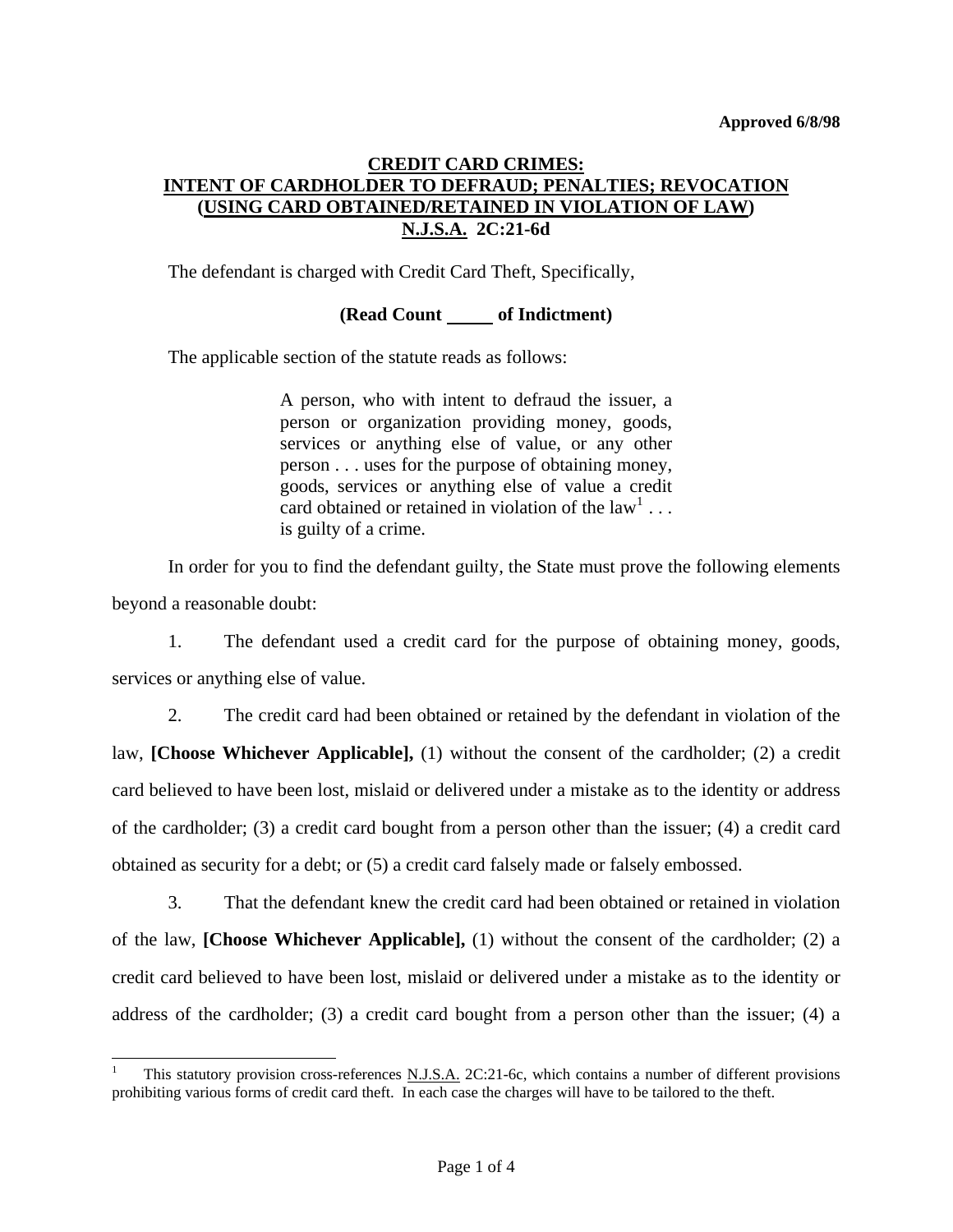#### **CREDIT CARD CRIMES: INTENT OF CARDHOLDER TO DEFRAUD; PENALTIES; REVOCATION (USING CARD OBTAINED/RETAINED IN VIOLATION OF LAW) N.J.S.A. 2C:21-6d**

credit card obtained as security for a debt; or (5) a credit card falsely made or falsely embossed.

 4. The defendant used the credit card with the intent to defraud the issuer, or a person or organization providing money, goods, services, or anything else of value, or any other person.

 The first element that the State must prove beyond a reasonable doubt is that the defendant used a credit card for the purpose of obtaining money, goods, services or anything else of value.

 "Credit card" means any tangible or intangible instrument or device issued with or without a fee by an issuer that can be used, alone or in connection with another means of account access, in obtaining money, goods, services or anything else of value on credit, including credit cards, credit plates, account numbers, or any other means of account access.

 The second element that the State must prove beyond a reasonable doubt is that the credit card had been obtained or retained by the defendant or another person in violation of the law, **[Choose Whichever Applicable],** (1) without the consent of the cardholder; (2) a credit card believed to have been lost, mislaid or delivered under a mistake as to the identity or address of the cardholder; (3) a credit card bought from a person other than the issuer; (4) a credit card obtained as security for a debt; or (5) a credit card falsely made or falsely embossed.

 "Cardholder" means the person or organization named on the face of a credit card to whom or for whose benefit the credit card is issued by an issuer, person or organization providing money, goods, services or anything else of value, or any other person.

 "Issuer" means the business organization or financial institution which issues a credit card or its duly authorized agent.

 The third element that the State must prove beyond a reasonable doubt is that the defendant knew the credit card had been obtained or retained in violation of the law, **[Choose**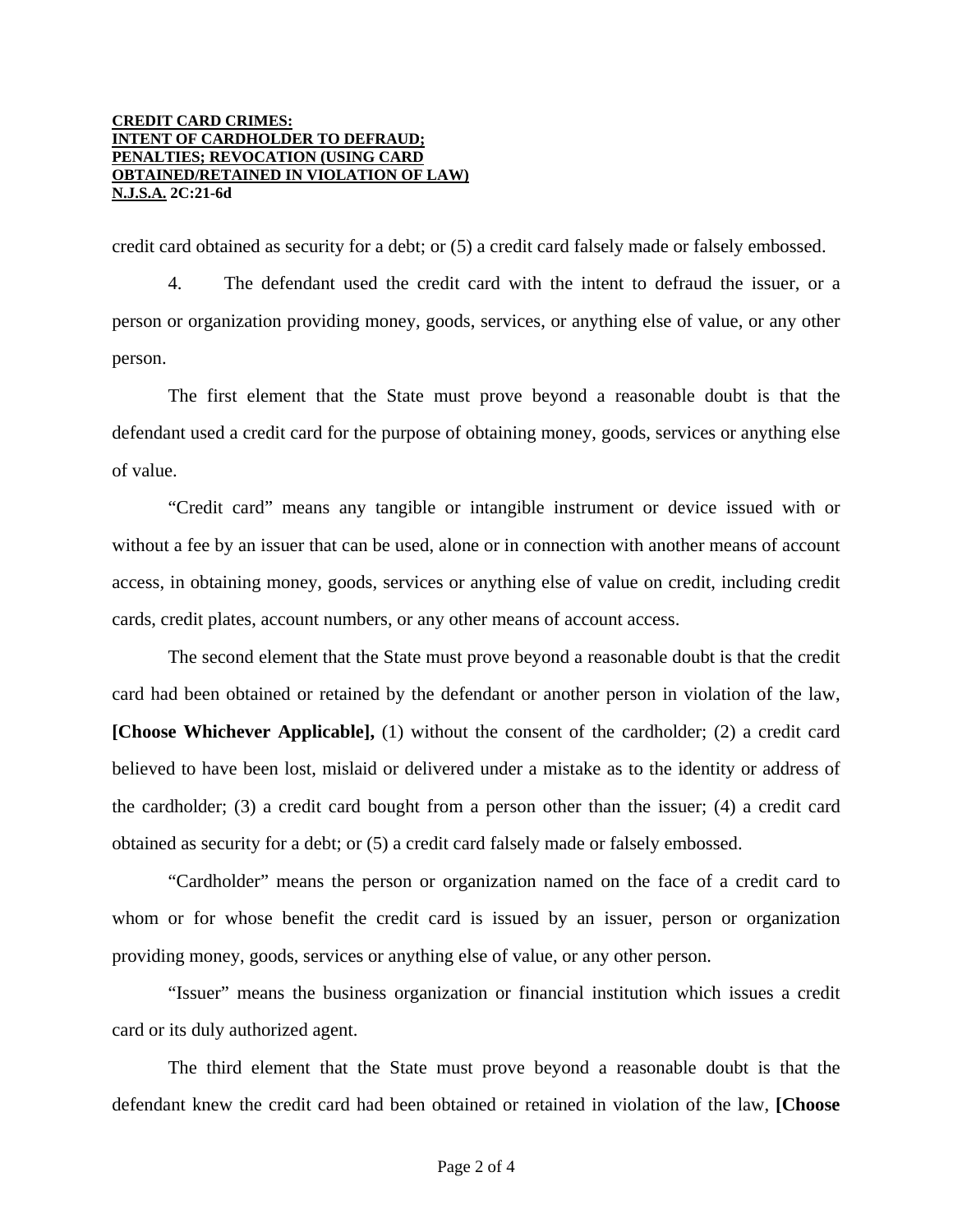#### **CREDIT CARD CRIMES: INTENT OF CARDHOLDER TO DEFRAUD; PENALTIES; REVOCATION (USING CARD OBTAINED/RETAINED IN VIOLATION OF LAW) N.J.S.A. 2C:21-6d**

**Whichever Applicable]**, (1) without the consent of the cardholder; (2) a credit card believed to have been lost, mislaid or delivered under a mistake as to the identity or address of the cardholder; (3) a credit card bought from a person other than the issuer; (4) a credit card obtained as security for a debt; or (5) a credit card falsely made or falsely embossed.

 A person acts "knowingly" with respect to a result of his/her conduct if he/she is aware that it is practically certain that his/her conduct will cause such a result. A person acts knowingly with respect to the nature of his/her conduct if he/she is aware that his/her conduct is of that nature. "Knowing," "with knowledge" or equivalent terms have the same meaning.

 Knowledge is a condition of the mind which cannot be seen and can only be determined by inferences from conduct, words or acts. It is not necessary for the State to produce a witness or witnesses who could testify that the defendant acted knowingly.

"Consent" is the voluntary agreement by the cardholder to the use of the card.

 The fourth element that the State must prove beyond a reasonable doubt is that the defendant used the credit card with the intent to defraud the issuer, or a person or organization providing money, goods, services, or anything else of value, or any other person.

 A person acts "with intent" when he/she acts with purpose. A person acts purposely with respect to the nature of his/her conduct or a result thereof if it is his/her conscious objective to engage in conduct of that nature or to cause such a result. A person acts purposely with respect to attendant circumstances if he/she is aware of the existence of such circumstances or believes or hopes that they exist. One can be deemed to be acting purposely if he/she acts with design, with a purpose, with a particular objective, if the individual means to do what he/she does.

 "To defraud" means to deprive a person of property or any interest, estate, or right by deceit or artifice, to cheat.

If you find that the State has proven all of the above elements beyond a reasonable doubt,